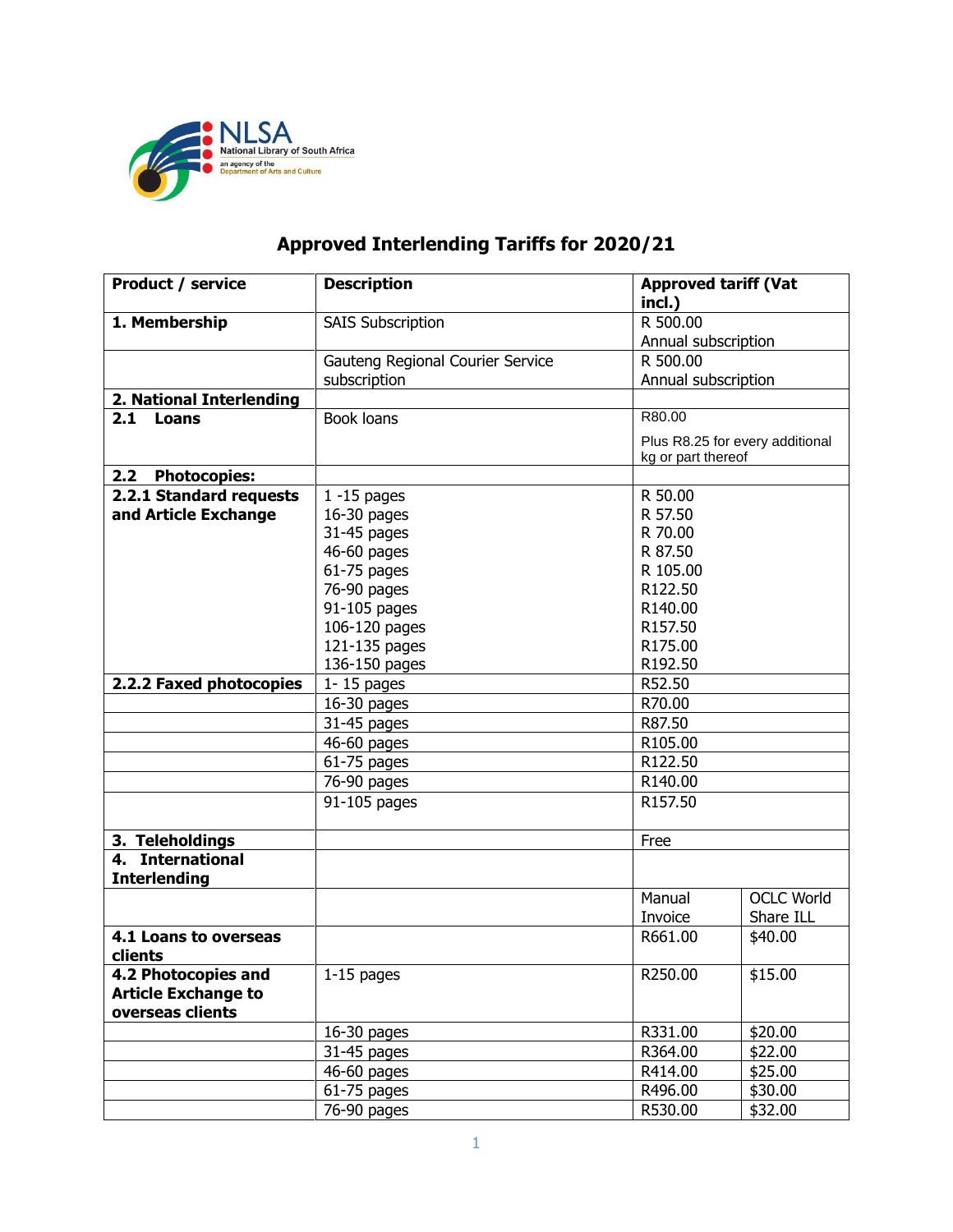| 4.3 Faxes:                     | $1-15$ pages                                  | R496.00                                       | \$30.00 |
|--------------------------------|-----------------------------------------------|-----------------------------------------------|---------|
|                                | $16-30$ pages                                 | R828.00                                       | \$50.00 |
|                                | 31-45 pages                                   | R1160.00                                      | \$70.00 |
|                                | 46-60 pages                                   | R1491.00                                      | \$90.00 |
| 4.4 Inter-Lending              | Direct cost of international supplier (max    | Handling fee R576.00 +                        |         |
| requests for loans             | cost \$30)                                    | Direct cost of international                  |         |
| directed overseas (on          |                                               |                                               |         |
|                                |                                               | supplier (max cost \$30)                      |         |
| behalf of SAIS                 | Plus handling fee of R576.00                  |                                               |         |
| members) - Handling fee        |                                               |                                               |         |
|                                | Handling fee is derived from:                 |                                               |         |
|                                |                                               |                                               |         |
|                                | New fee to send loan to national<br>$\bullet$ |                                               |         |
|                                | lender R80.00                                 |                                               |         |
|                                | Average fee of R496.00 to send<br>$\bullet$   |                                               |         |
|                                | package back to international                 |                                               |         |
|                                | supplier                                      |                                               |         |
|                                |                                               |                                               |         |
| 4.5 Inter-Lending              |                                               | Verification fee of R30.00 +                  |         |
| requests for copies            |                                               | Direct cost of international                  |         |
| directed overseas (on          |                                               | supplier (max cost \$15)                      |         |
| behalf of SAIS) -              |                                               |                                               |         |
| <b>Verification fee</b>        |                                               |                                               |         |
| 5. Fines on loans              |                                               | R100.00                                       |         |
| 6. Lost items                  |                                               |                                               |         |
|                                |                                               |                                               |         |
| 6.1 Any lost item              |                                               | Replacement value or<br>substitute copy (same |         |
| irrespective of the            |                                               |                                               |         |
| format                         |                                               | bibliographic details) plus                   |         |
|                                |                                               | R100 processing fee                           |         |
| 7. Interlending products       |                                               |                                               |         |
| 7.1 IL fax form                | Per 100, postage included                     | R30.00                                        |         |
| 7.2 Courier service            |                                               |                                               |         |
| <b>books</b>                   | Each, postage included for PTA-JHB Courier    | R47.50                                        |         |
|                                | Service members only (Non-members to be       |                                               |         |
|                                | charged an extra maximum of R62.50 for        |                                               |         |
|                                | postage)                                      |                                               |         |
| 7.3 IL coupons                 | Per coupon (total price given is for booklet  |                                               |         |
|                                | of 10 coupons)                                |                                               |         |
|                                |                                               |                                               |         |
|                                | R2.50 per coupon                              | Coupon booklet (10                            |         |
|                                |                                               | Coupons)=R25.00                               |         |
|                                |                                               |                                               |         |
|                                | R10.00 per coupon                             | Coupon booklet (10                            |         |
|                                |                                               | Coupons)=R100.00                              |         |
|                                |                                               |                                               |         |
| 7.5 Printed copies of          | Postage included                              | R37.50                                        |         |
| <b>SAIS address list (SAIS</b> |                                               |                                               |         |
| members have free              |                                               |                                               |         |
| access to SAIS Online)         |                                               |                                               |         |
| 8. Postage and handling        |                                               |                                               |         |
| fees not already               |                                               |                                               |         |